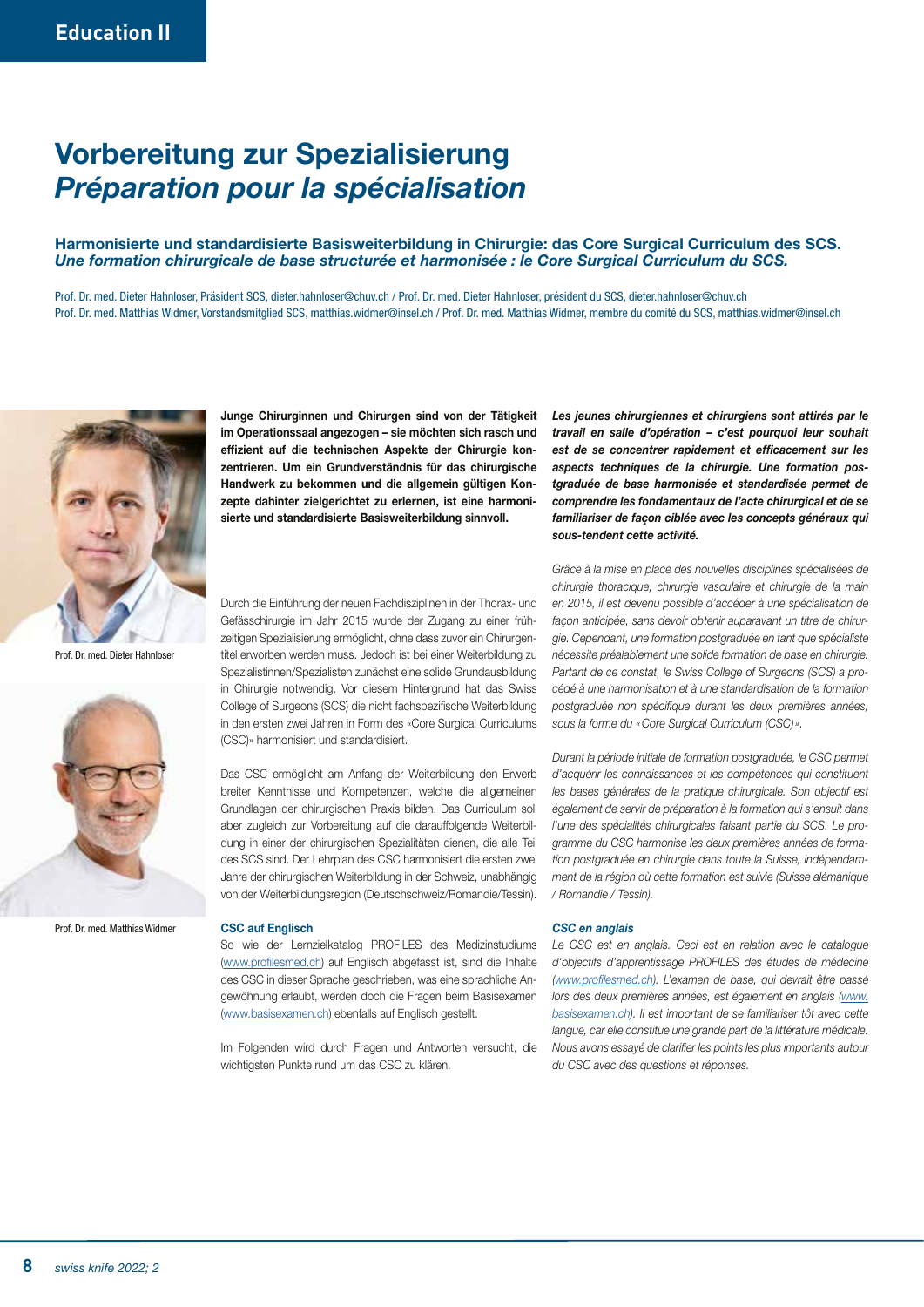### Why should I do the CSC?

The first two years of training of surgical specialization in Switzerland are not well structured, the competencies and learning objectives are not clearly defined. The CSC defines and teaches the theoretical basic knowledge as well as the clinical and technical skills to manage a surgical patient in the pre-, peri- and postoperative periods. The surgeon in training will achieve the ability to manage frequent medical/surgical conditions and their complications as well as to manage patients in an emergency department with a surgical condition. In summary, the CSC will provide you with a sound theoretical and practical knowledge of the basics of surgery, aiming to help you advance more purposefully in your training. Providing excellent care to surgical patients focused on both the surgical and medical aspects, the focus on empathy and kindness, as well as ensuring patient safety are at the heart of the CSC.

### Figure 1



The three pillars of the CSC: E-learning, courses and workshops and teaching at the hospital.

### For whom is the CSC?

The CSC can be done by any surgical resident in Switzerland. Those responsible for education in every hospital (Weiterbildungsleiter, responsable de formation) as well as all surgical specialties which are part of the SCS (Basisorganisationen, Organisation de bases) have endorsed the CSC and will support you to complete it.

### What are the learning objectives?

The specific objectives are defined within the White Book of CSC. The learning objectives are organized in chapters covering the pre- , peri- and postoperative care of the surgical patient. In addition, a section of legal, administrative and communication aspects were





The SCS App with the E-learning accessed on a computer or a tablet.



## LHP®, FiLaC® und SiLaC® – Medizinische Lasertherapien für die Proktologie

Für die minimal-invasive Behandlung empfindlicher Bereiche hat die biolitec® den LEONARDO® DUAL 45 entwickelt. In der Proktologie konzentriert sich die biolitec® auf die schonende Laserbehandlung von Hämorrhoiden (LHP®), Anal- und Steissbeinfisteln (FiLaC® und SiLaC®) und liefert für jede dieser Therapien die passenden Fasern.

Weitere proktologische Anwendungsgebiete für die biolitec® Lasersysteme sind: Marisken, Polypen, Genitalwarzen, Fissuren und Acne inversa.

biolitec®, LEONARDO®, LHP®, FiLaC® and SiLaC® are registered trademarks owned by biolitec.



### www.biolitec.ch Switzerland

biolitec Schweiz GmbH

Tel.: +41 55 555 30 20 Sihleggstrasse 23 8832 Wollerau